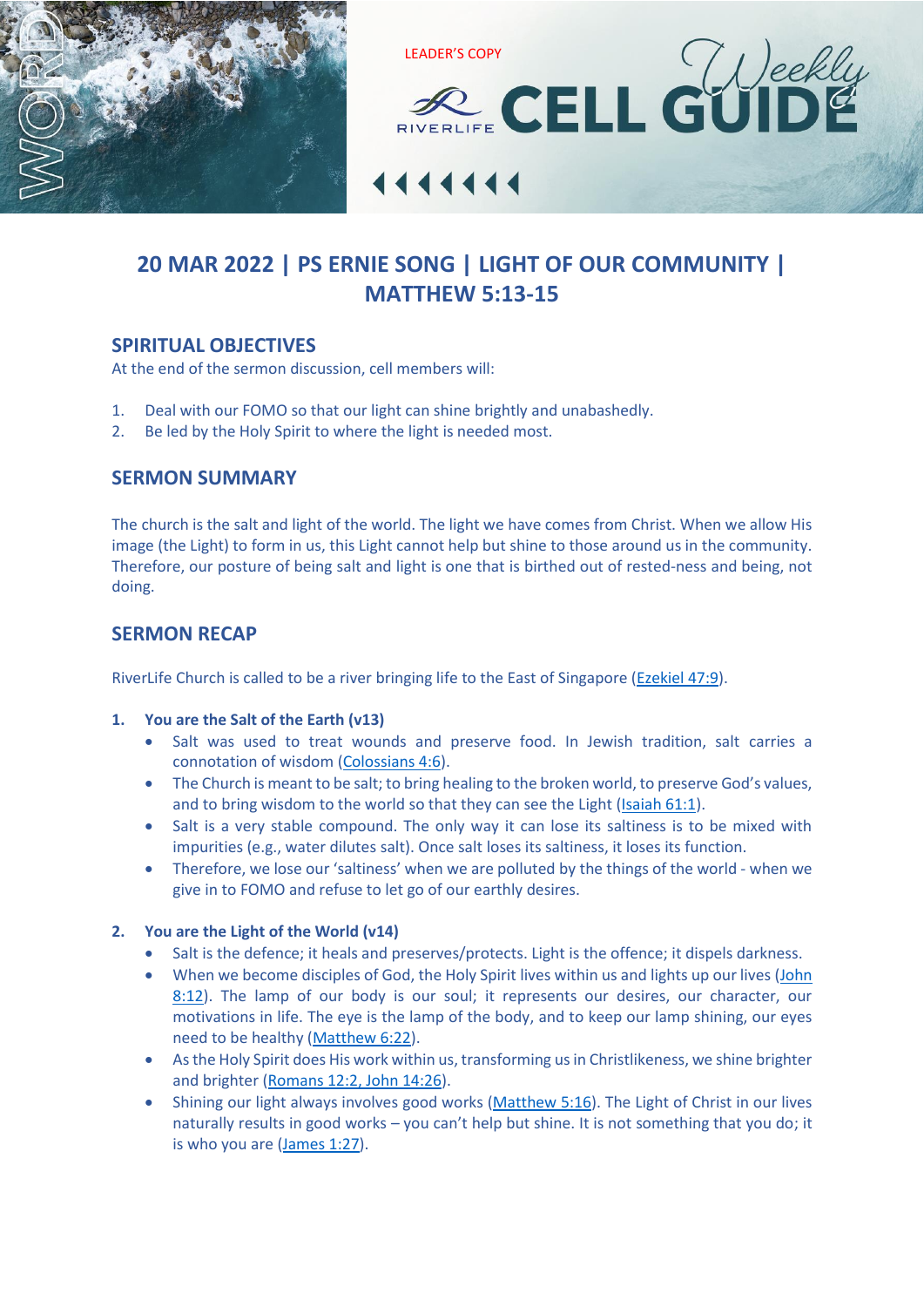

- *Why are our lights not shining?*
	- o The light is always burning in us (the Holy Spirit), it cannot be extinguished if we remain in the faith. Rather, it can be covered and hidden.
	- o Our light are covered by our FOMO. When we have dealt with FOMO within us, our light will be able to shine – we are not afraid to love and give at the expense of our time, money, energy, and status.
- *How do we let this light shine?*
	- o Jesus wasn't vision driven. He was Father driven [\(John 5:19\)](https://www.biblegateway.com/passage/?search=John+5%3A19&version=ESV). Jesus ministered to the needs of the people because that is who Jesus is, that is who the Father is.
	- o Jesus lived by the Spirit. He reached out wherever there was a need according to the will of the Father, through the Holy Spirit [\(Romans 8:5\)](https://www.biblegateway.com/passage/?search=Romans+8%3A5&version=ESV).
	- o Therefore, we serve the community because that is who we are as we mature towards Christlikeness, we can't help but let our light shine. When we allow the Holy Spirit to lead us, we shine our light where it is most needed.

#### **3. Conclusion**

We need to abandon ourselves to the flow of the river by stepping out in faith to connect and make a difference among the poor and needy.

## **DISCUSSION QUESTIONS**

**1. What are some of the FOMO that prevent us from allowing our light to shine?**  [15 mins]

#### Leader's Notes

This is a recap and reflect question that connects the previous sermon series on FOMO to this new sermon series. We lose our saltiness (impact on the world) and cover up our light when we allow the world to impose its values and ways of living on us. When we fear missing out on a pleasure, dream or goal, it hinders us from fully surrendering ourselves (time, money, energy, status) to God. Therefore, when we have identified and then, have dealt with our FOMOs, we allow ourselves to lose control (by our self) and be overwhelmed by the River of God, bringing life wherever it goes.

Some possible fears to explore – fear of "losing face", fear of not investing sufficient time for career progression, fear of not devoting enough care of our children, fear of not being able to enjoy life, fear of being too "radical", etc.

#### **Transition**

When we live with FOMOs, we are holding ourselves back and missing out on great opportunities to shine our light. Let's fear missing out on God's opportunities instead!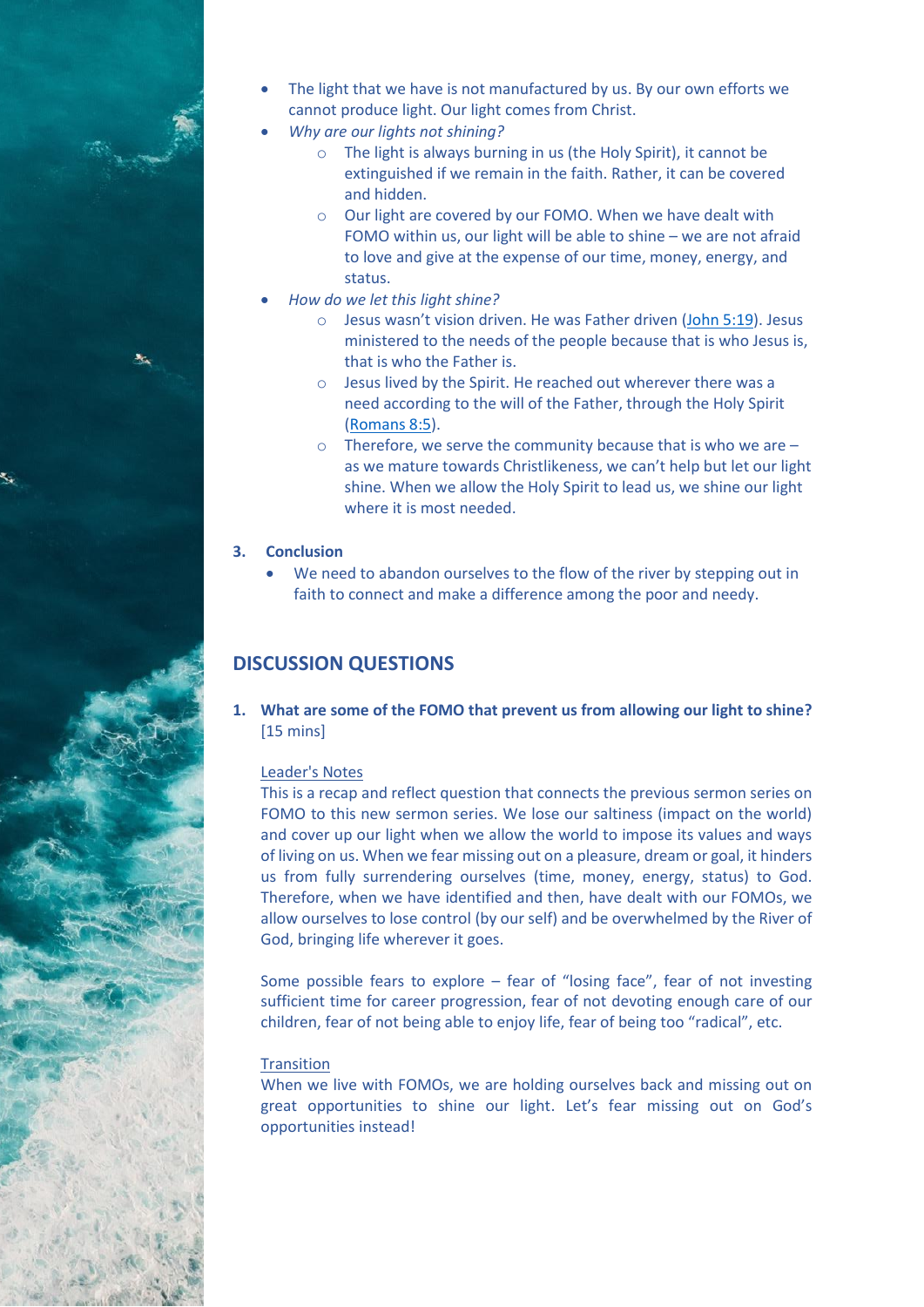## **2. What is the difference when one reaches out to the poor and needy within the community as a believer?** [10 mins]

### Leader's Notes

Community outreach is not a box we need to check. As Christians, we not only help the poor and the needy in their situation, but we bring a message of hope as well. We bring the gift of salvation and eternal life. As the saying goes, "Give a man a fish, and you feed him for a day. Teach a man to fish, and you feed him for a lifetime". The message of Christ and the family of God is the lifeline for a lifetime! It will transform the lives of those we are reaching out to. That is the difference a Christian brings in serving the community.

#### **Transition**

A Christian not only brings help, but also a message of hope, transforming the lives of others.

## **3. How do we allow the image of Christ (the Light) to develop in us? What are some practical ways for that to happen in our cell?** [15 mins]

#### Leader's Notes

Jesus wasn't vision driven. Rather, He was Father driven (John 5:19). Jesus didn't minister to the needs of the people because of a vision. It was because that was the character of God. Jesus ministered out of who He is. He lived by the Spirit and reached out wherever there was a need.

We don't serve the community because of a vision or so that we can check a box. Rather, we serve the community because that is who we are – we can't help but let our light shine. Our posture towards the poor and needy is therefore not one of strive, but rather from a position of love, identity and rest. We become the light of the world when we choose to allow the Holy Spirit to lead us to those with needs around us – wherever, whenever.

RCS and RL Cares are platforms that have been established by RiverLife Church so that we can engage with the community. What are some projects our cell can participate in to meet the needs of the poor and needy? Listed below are some opportunities from RCS (Refer to the Announcement Section for more details):

- Purchase of Family Movie Day Tickets (Goal: \$150,000)
- 40 volunteers for various roles (Family Related programs) family/children befriender, tutor, mentor
- Sign language volunteer to serve the gearing-impaired
- Organisations to partner financially with RCS for food and grocery distributions
- Other possible initiatives/roles (to be discussed with RCS)

#### **Closing**

When we are moving toward Christlikeness, we live by the Spirit. That means walking in obedience to His leading and fully surrendering to His charge.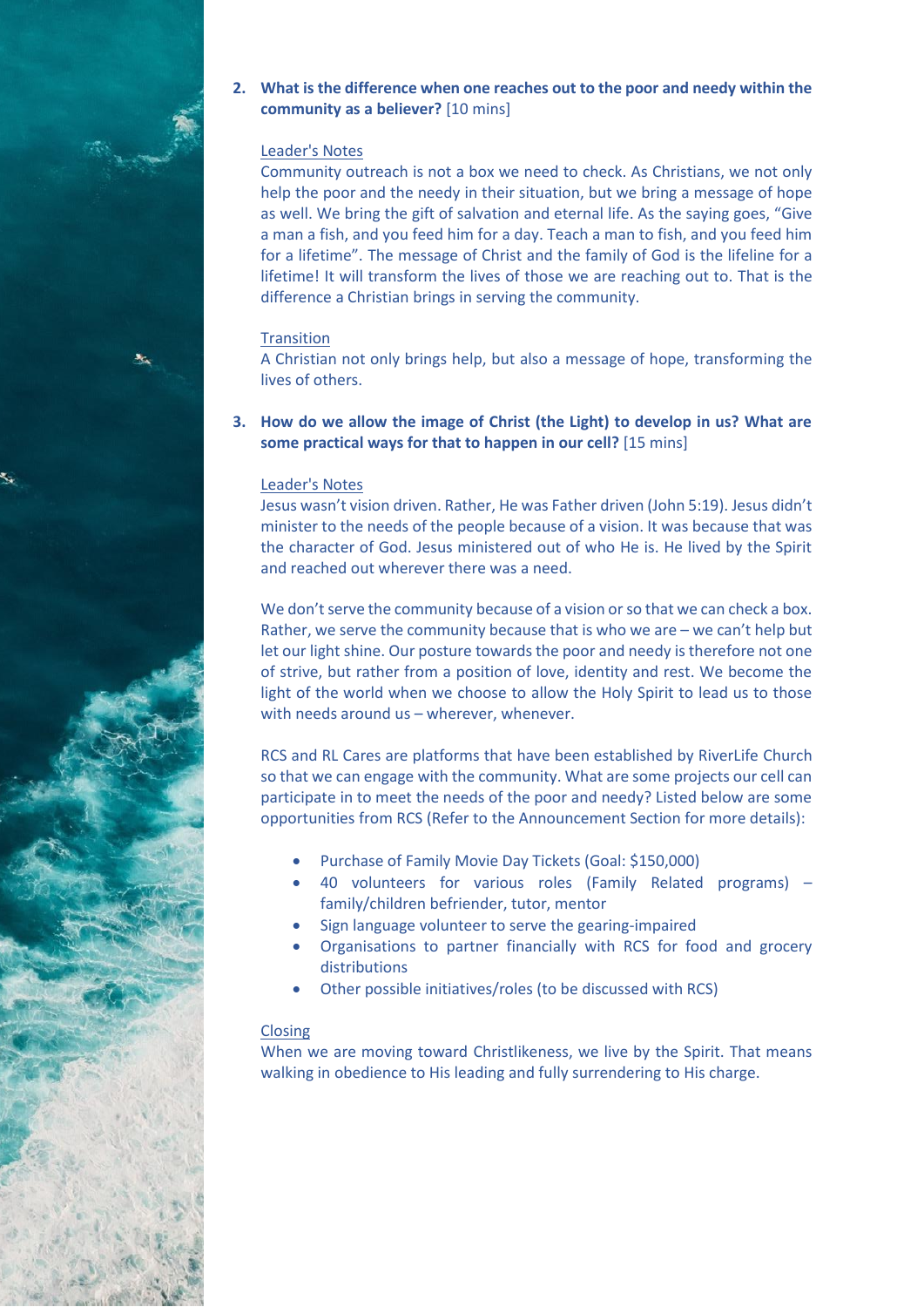## **WORKS**

Consider dividing the group into micro-groups for a deeper time of sharing as well as praying for the following items:

## **1. Sermon Application**

- For us to uncover the God-given light in us so that we can shine in our community.
- For us to allow the Holy Spirit to form the image of Christ (the Light) in us.
- For us to serve from a posture of rest, not strive.

## **2. COVID-19 in Singapore**

- Pray for God's protection on our nation from the virus.
- Pray for God's strength on our nurses and healthcare workers as they manage the influx of cases.

## **3. War In Ukraine**

- Praise the Lord for the peace negotiations so far.
- Pray for Russia and Ukraine as they continue with their peace negotiations.
- Pray for the safety of all Ukrainians especially the churches there.
- Pray for a swift end to the invasion.

## **4. Opportunities for Outreach**

• Ask the Lord to grant you opportunities to reach out to a non-believing loved one, friend, or colleague this week as we seek to mature in Christlikeness.

## **ANNOUNCEMENTS**

*Digital Bulletin: [rlc.sg/bulletin](https://rlc.sg/bulletin)*

- 1. **RiverLife Community Services (RCS)**. In 2021, RCS focused on providing relief to families who were badly affected by the pandemic. We believe that in this season, God is calling RCS to build loving families and strong communities. Listed below are opportunities where you can serve or give to RCS:
	- You can serve as a volunteer in one of our programmes to befriend and build relationships with children, youth, mothers and lower-income families. Find out more here: [rlc.sg/rcs2022.](https://rlc.sg/rcs2022)
	- You can support the work of RCS by participating in our annual Family Movie Day. For instructions on how you can watch a movie this June holidays and stand for families visit this link [rlc.sg/rcsmovie.](https://rlc.sg/rcsmovie)
	- You can sow by contributing financially too. Your giving will go into initiatives such as grocery distributions and various programmes that will help our beneficiaries build resilience and break free from the poverty cycle. Find out more by writing to RCS at [office@rcs.org.sg.](mailto:office@rcs.org.sg)
	- RCS is also looking to partner with organizations (donations of essential items – toiletries, wearables, etc). To find out more, write to us at [volunteer@rcs.org.sg.](mailto:volunteer@rcs.org.sg)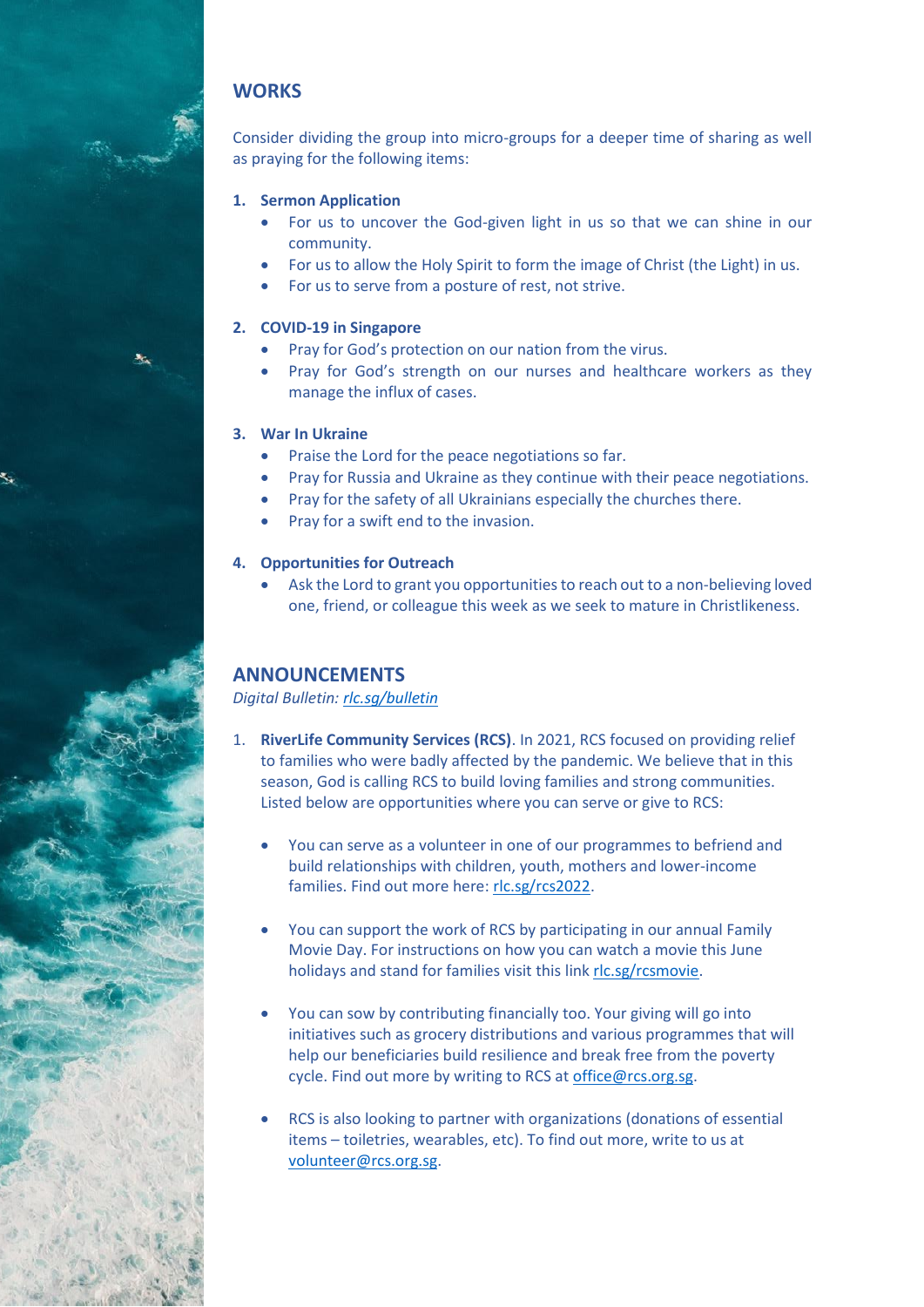

- 3. **Current Pulpit Series:** *Heaven's Pulse, Our Calling*. Our renewed vision for RiverLife is to allow God's life-giving river to flow through us so that we may bring hope and healing to our communities and the nations. This series is an invitation to lean in closer to Christ so that we can catch on to what matters to Him. It is only when our hearts beat in tandem with Jesus', that we can truly pray, live and give like Him.
- 4. **Spiritual Growth Resources**. We have put together a curated list of recommended resources for the RiverLife family. These resources (books, articles, podcasts and videos) are recommendations for the various spiritual growth stages as you seek to grow deeper in the River of God this year. You can access them at [rlc.sg/resource.](https://rlc.sg/resource) This list will be continually populated throughout the year.
- 5. **Cradle Roll**. Our Cradle Roll is now open for kids aged two and below from 9am to 10.30am every Sunday . **NO booking of tickets is required.** In order to protect the health of our little ones, parents, do refer to the updated guidelines in ou[r e-bulletin.](http://www.riverlife.org.sg/bulletin)
- 6. **Prayer Ministry**. If you require prayer ministry for any issues you face (eg. unforgiveness, demonic oppression, etc), you can sign up for RLC's RTF ministry:<https://bit.ly/rlcrtf>
- 7. **Bible Reading Plan.** You can access our 2-Year Bible Reading Plan 2021-2022 by visiting: [https://rlc.sg/brp2021.](https://rlc.sg/brp2021)
- 8. **Testimony.** If you have a testimony to share, you can write to us at [stories@riverlife.org.sg](mailto:stories@riverlife.org.sg) to share with us your testimony as an encouragement to others.

# **ONLINE GIVING TO MISSIONS**

Donate digitally:

## **1. PayNow**

Log in to your bank's existing mobile banking app. Scan this *QR code* on the right OR enter *UEN No. 200100806DTNO*.

**2. Interbank Transfer**  *UOB Account 450-309634-4 Kindly indicate "Missions" in your transaction reference.*